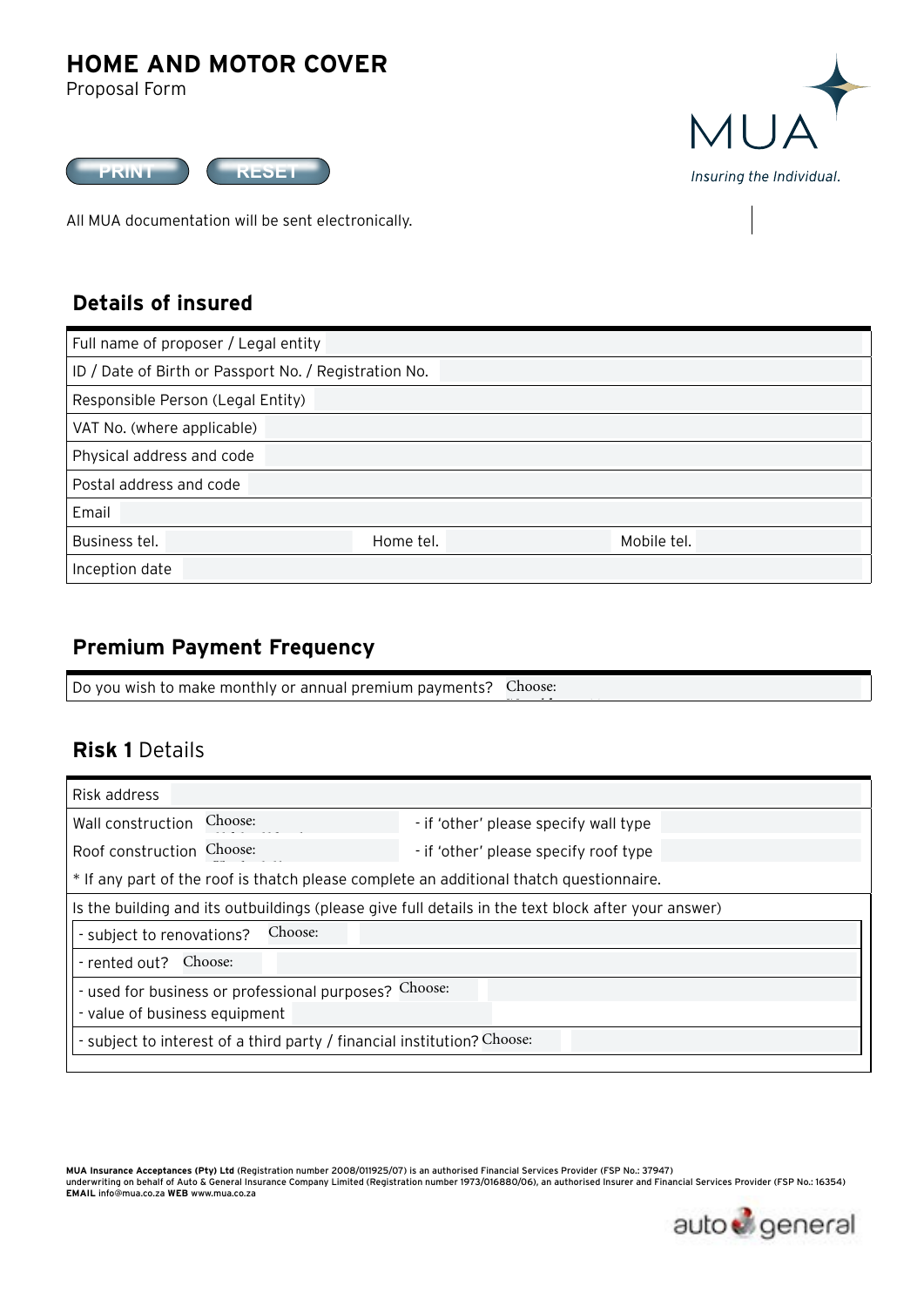# **Risk 1** Security

Please select 'YES' or 'NO' from the drop down list (please give full details in the text block after your answer).

| Are all opening windows protected by burglar bars? Choose:                                           |         |
|------------------------------------------------------------------------------------------------------|---------|
| Do all external doors have security gates? Choose:                                                   |         |
| Choose:<br>Are the premises fully walled?                                                            |         |
| Do you have security on duty day and night? Choose:                                                  |         |
| Is a fully operational burglar alarm linked to a 24 hour control room with armed response installed? | Choose: |
|                                                                                                      |         |
| Secure Estate (if yes please complete an additional questionnaire)<br>Armed guards                   |         |

# **Risk 1** Sum insured

| <b>Buildings</b>                                            |                       |                                     | <b>Contents</b>                    |                                            |                |      |
|-------------------------------------------------------------|-----------------------|-------------------------------------|------------------------------------|--------------------------------------------|----------------|------|
| Main home                                                   |                       |                                     |                                    | Contents including valuables               |                |      |
| Total                                                       |                       |                                     | Total                              |                                            |                |      |
| <b>Unspecified All Risk Items</b>                           |                       |                                     |                                    |                                            |                |      |
| <b>Specified All Risk Items</b>                             |                       |                                     |                                    |                                            |                |      |
| 1.                                                          | 3.                    |                                     |                                    | 5.                                         |                |      |
| 2.                                                          | 4.                    |                                     |                                    | 6.                                         |                |      |
| Optional benefits / cover                                   |                       |                                     |                                    |                                            |                |      |
| <b>Executive Policy</b>                                     |                       |                                     | <b>Personal Policy</b>             |                                            |                |      |
| Home Assistance                                             |                       |                                     | Home Assistance                    |                                            |                |      |
| Subsidence, landslip and groundheave cover                  |                       |                                     |                                    | Subsidence, landslip and groundheave cover |                |      |
| <b>Building Geyser Maintenance</b>                          |                       |                                     | <b>Building Geyser Maintenance</b> |                                            |                |      |
| Rental Income Cover                                         |                       | Choose:<br>Accidental damage top-up |                                    |                                            |                |      |
| Electrical & Mechanical top-up                              | Choose:               | Changes to Building R100 000        |                                    |                                            |                |      |
| Average waiver benefit required?                            |                       |                                     |                                    |                                            |                |      |
| * Average waiver benefit is subject to terms and conditions |                       |                                     |                                    |                                            |                |      |
| <b>Cyber Insurance</b>                                      |                       |                                     |                                    |                                            |                |      |
| <b>Cyber Liability</b>                                      | <b>Cyber Bullying</b> |                                     | <b>Cyber Theft</b>                 |                                            |                |      |
| <b>Personal Accident</b>                                    |                       |                                     |                                    |                                            |                |      |
| Main member                                                 |                       |                                     |                                    |                                            |                |      |
| ID number                                                   |                       |                                     |                                    |                                            |                |      |
| <b>Beneficiaries</b>                                        |                       |                                     | ID number                          |                                            |                | %    |
|                                                             |                       |                                     |                                    | ID number                                  |                |      |
|                                                             |                       |                                     | ID number                          |                                            |                | $\%$ |
|                                                             |                       |                                     | ID number                          |                                            |                | %    |
|                                                             |                       |                                     |                                    |                                            | Totalling 100% |      |
| Choose:<br><b>Option Plan</b>                               |                       |                                     |                                    |                                            |                |      |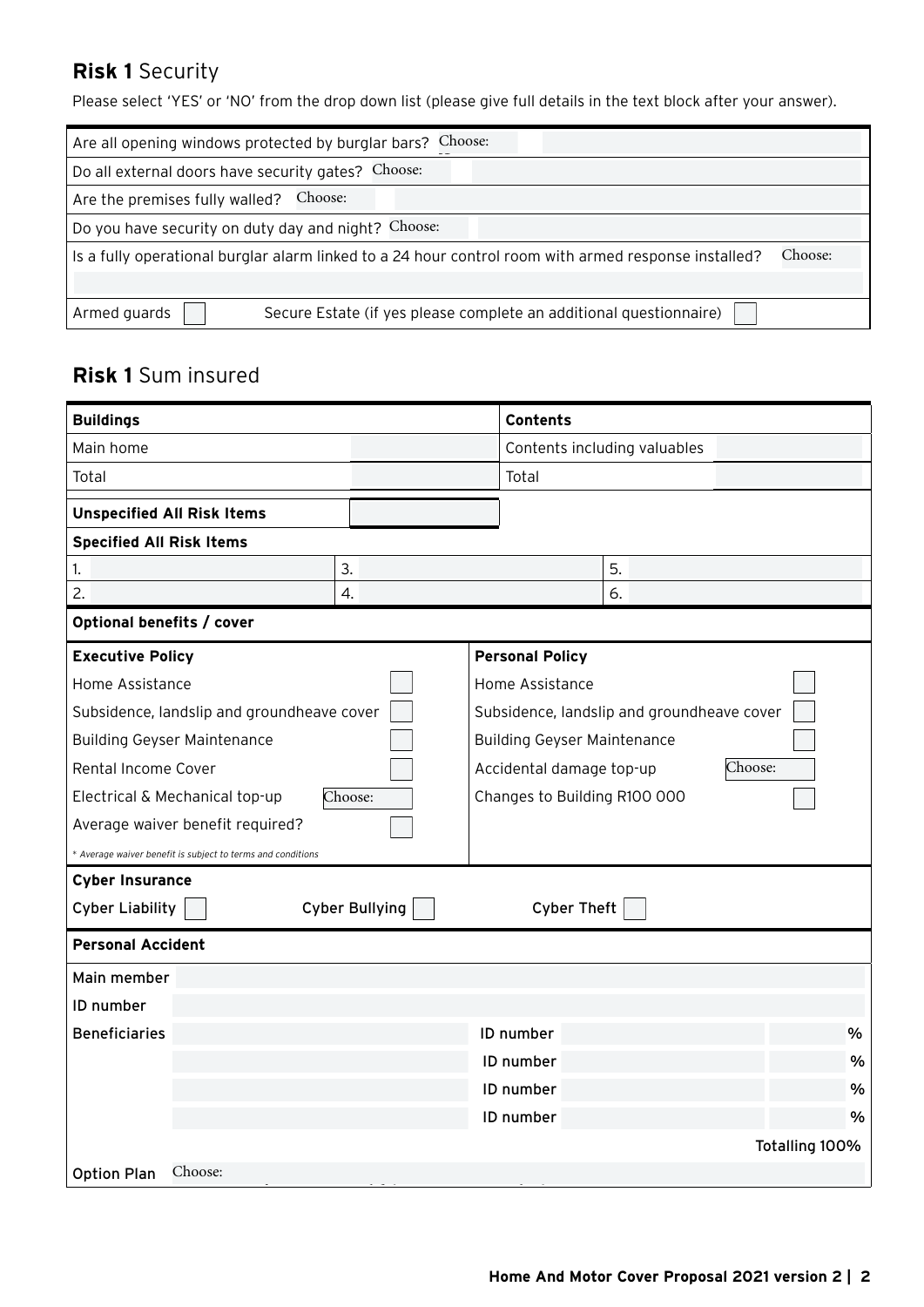# **Risk 1** Sum insured

| Spouse / Partner     |         |           |                |
|----------------------|---------|-----------|----------------|
| ID number            |         |           |                |
| <b>Beneficiaries</b> |         | ID number | %              |
|                      |         | ID number | $\%$           |
|                      |         | ID number | $\%$           |
|                      |         | ID number | $\%$           |
|                      |         |           | Totalling 100% |
| <b>Option Plan</b>   | Choose: |           |                |
| Domestic             |         |           |                |
| ID number            |         |           |                |
| <b>Beneficiaries</b> |         | ID number | %              |
|                      |         | ID number | $\%$           |
|                      |         | ID number | $\%$           |
|                      |         | ID number | $\%$           |
|                      |         |           | Totalling 100% |
| <b>Option Plan</b>   | Choose: |           |                |

# **Risk 2** Details

| Risk address                                                                            |                                                                                                     |  |  |  |  |  |  |
|-----------------------------------------------------------------------------------------|-----------------------------------------------------------------------------------------------------|--|--|--|--|--|--|
| Choose:<br>Wall construction                                                            | - if 'other' please specify wall type                                                               |  |  |  |  |  |  |
| Roof construction Choose:                                                               | - if 'other' please specify roof type                                                               |  |  |  |  |  |  |
| * If any part of the roof is thatch please complete an additional thatch questionnaire. |                                                                                                     |  |  |  |  |  |  |
|                                                                                         | Is the building and its outbuildings (please give full details in the text block after your answer) |  |  |  |  |  |  |
| Choose:<br>- subject to renovations?                                                    |                                                                                                     |  |  |  |  |  |  |
| Choose:<br>- rented out?                                                                |                                                                                                     |  |  |  |  |  |  |
| - used for business or professional purposes? Choose:                                   |                                                                                                     |  |  |  |  |  |  |
| - value of business equipment                                                           |                                                                                                     |  |  |  |  |  |  |
| - subject to interest of a third party / financial institution? Choose:                 |                                                                                                     |  |  |  |  |  |  |
|                                                                                         |                                                                                                     |  |  |  |  |  |  |

Option 1: Death R50 000; Disability R50 000; Hospital R250

# **Risk 2** Security

Please select 'YES' or 'NO' from the drop down list (please give full details in the text block after your answer).

| Are all opening windows protected by burglar bars? Choose:                                                      |
|-----------------------------------------------------------------------------------------------------------------|
| Do all external doors have security gates? Choose:                                                              |
| Are the premises fully walled?<br>Choose:                                                                       |
| Do you have security on duty day and night? Choose:                                                             |
| Is a fully operational burglar alarm linked to a 24 hour control room with armed response installed?<br>Choose: |
|                                                                                                                 |
| Secure Estate (if yes please complete an additional questionnaire)<br>Armed guards                              |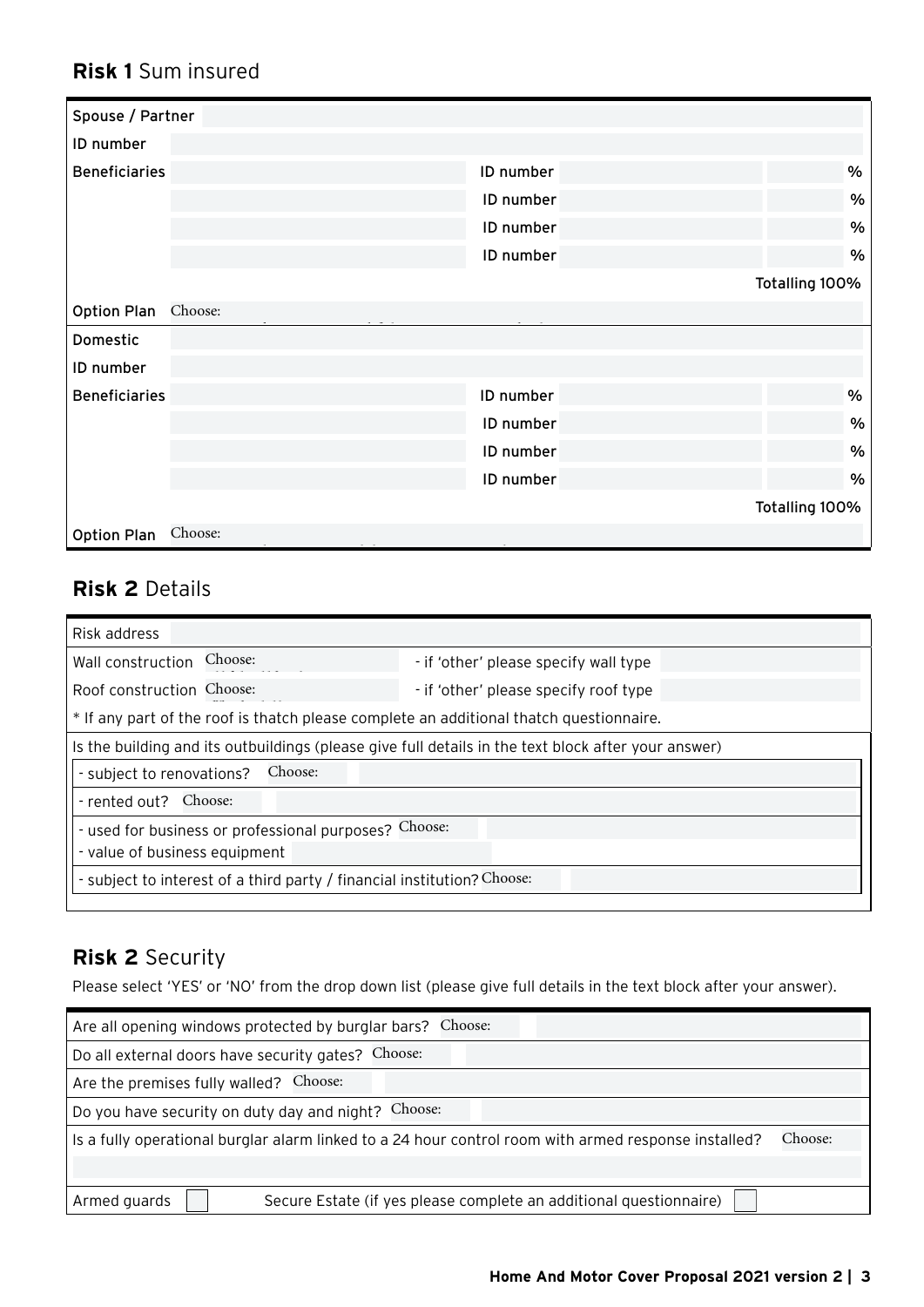# **Risk 2** Sum insured

| <b>Buildings</b>                                            |         | <b>Contents</b> |                                            |    |  |  |
|-------------------------------------------------------------|---------|-----------------|--------------------------------------------|----|--|--|
| Main home                                                   |         |                 | Contents including valuables               |    |  |  |
| Total                                                       |         |                 | Total                                      |    |  |  |
| <b>Unspecified All Risk Items</b>                           |         |                 |                                            |    |  |  |
| <b>Specified All Risk Items</b>                             |         |                 |                                            |    |  |  |
| 1.                                                          | 3.      |                 |                                            | 5. |  |  |
| 2.                                                          | 4.      |                 |                                            | 6. |  |  |
| Optional benefits / cover                                   |         |                 |                                            |    |  |  |
| <b>Executive Policy</b>                                     |         |                 | <b>Personal Policy</b>                     |    |  |  |
| Home Assistance                                             |         | Home Assistance |                                            |    |  |  |
| Subsidence, landslip and groundheave cover                  |         |                 | Subsidence, landslip and groundheave cover |    |  |  |
| <b>Building Geyser Maintenance</b>                          |         |                 | <b>Building Geyser Maintenance</b>         |    |  |  |
| Rental Income Cover                                         |         |                 | Choose:<br>Accidental damage top-up        |    |  |  |
| Electrical & Mechanical top-up                              | Choose: |                 |                                            |    |  |  |
| Average waiver benefit required?                            |         |                 |                                            |    |  |  |
| * Average waiver benefit is subject to terms and conditions |         |                 |                                            |    |  |  |

# **Motor** Vehicle 1

| <b>Vehicle details</b>                                        |                          |                                               |      |  |  |
|---------------------------------------------------------------|--------------------------|-----------------------------------------------|------|--|--|
| Sum insured                                                   |                          | Make                                          |      |  |  |
| Model                                                         |                          | Year of manufacture                           |      |  |  |
| Auto/manual transmission Choose:                              |                          | Left/right -hand drive Choose:                |      |  |  |
| Registration No.                                              |                          | Chassis/VIN No.                               |      |  |  |
| Engine No.                                                    |                          | M&M Code                                      |      |  |  |
| Details of vehicle modifications/accessories                  |                          | Security device (please supply certificate)   |      |  |  |
|                                                               |                          |                                               |      |  |  |
| Is the vehicle registered as built up? Choose:                |                          |                                               |      |  |  |
| Usual daytime parking Choose:<br>Choose:<br>Overnight parking |                          |                                               |      |  |  |
| Driver(s) details                                             |                          |                                               |      |  |  |
| <b>Registered owner</b><br>Title                              | First name               | Surname                                       |      |  |  |
| - Date of birth                                               | - Marital status Choose: | - ID number                                   |      |  |  |
| - Type of use Choose:                                         |                          | - Driver's licence code (i.e. B, EB, C1 etc.) |      |  |  |
| - Date of first issue of licence:                             | Day                      | Month                                         | Year |  |  |
| <b>Main driver</b><br>Title<br>First name                     |                          | Surname                                       |      |  |  |
| - Date of birth                                               |                          | - Marital status Choose:<br>- ID number       |      |  |  |
| - Type of use Choose:                                         |                          | - Driver's licence code (i.e. B, EB, C1 etc.) |      |  |  |
| - Date of first issue of licence:                             |                          |                                               |      |  |  |
|                                                               | Day                      | Month                                         | Year |  |  |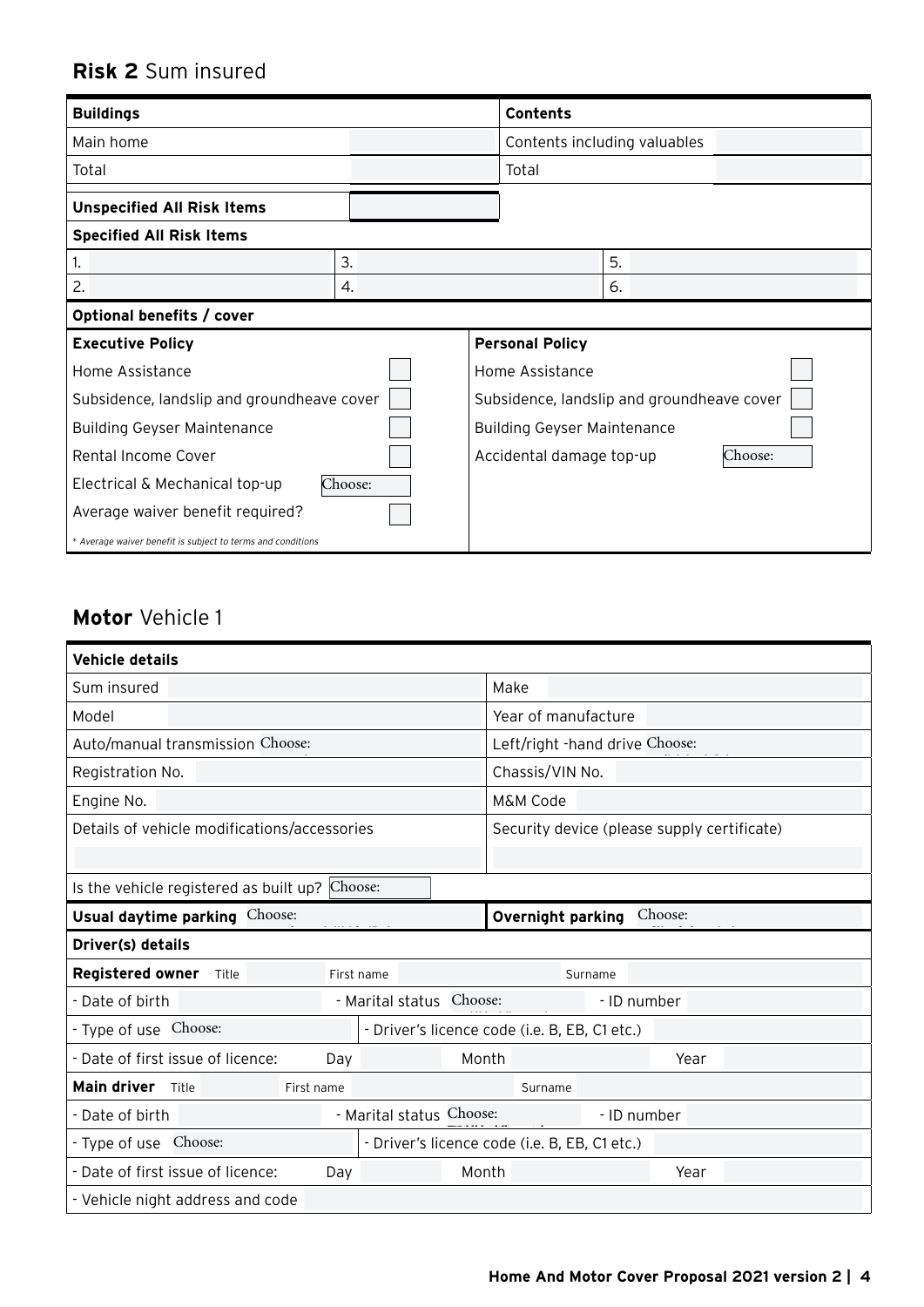## **Motor** Vehicle 1

| Other driver<br>Title                                                                                                                           | First name               | Surname                                       |                                                                                                                    |  |
|-------------------------------------------------------------------------------------------------------------------------------------------------|--------------------------|-----------------------------------------------|--------------------------------------------------------------------------------------------------------------------|--|
| - Date of birth                                                                                                                                 | - Marital status Choose: |                                               | - ID number                                                                                                        |  |
| - Type of use Choose:                                                                                                                           |                          | - Driver's licence code (i.e. B, EB, C1 etc.) |                                                                                                                    |  |
| - Date of first issue of licence:                                                                                                               | Day                      | Month                                         | Year                                                                                                               |  |
| Optional benefits / cover                                                                                                                       |                          |                                               |                                                                                                                    |  |
| <b>Executive Policy</b>                                                                                                                         |                          | <b>Personal Policy</b>                        |                                                                                                                    |  |
| Credit shortfall                                                                                                                                |                          | Credit shortfall                              |                                                                                                                    |  |
| New Vehicle - 3 year                                                                                                                            |                          | Roadside assistance                           |                                                                                                                    |  |
| <b>Depreciation Protection Cover</b>                                                                                                            |                          | Car hire                                      | Choose:                                                                                                            |  |
| Roadside assistance                                                                                                                             |                          | <b>MUA Concierge</b>                          |                                                                                                                    |  |
| Choose:<br>Car hire                                                                                                                             |                          |                                               |                                                                                                                    |  |
| <b>MUA Concierge</b>                                                                                                                            |                          |                                               |                                                                                                                    |  |
| Policyholder vehicle risk history and information                                                                                               |                          |                                               |                                                                                                                    |  |
| disability?<br>If Yes, provide full details<br>Yes<br>No                                                                                        |                          |                                               | Does the policyholder/proposer or main driver(s) suffer from defective hearing or vision or any physical or mental |  |
| Has the policyholder/proposer or main drivers been charged or convicted of any driving violations?<br>If Yes, provide full details<br>Yes<br>No |                          |                                               |                                                                                                                    |  |
| Is the vehicle listed above financed? Yes<br>No.                                                                                                |                          |                                               |                                                                                                                    |  |
| If Yes, provide name of institution and account number                                                                                          |                          |                                               |                                                                                                                    |  |

## **Motor** Vehicle 2

| <b>Vehicle details</b>                       |                  |                                               |  |  |  |
|----------------------------------------------|------------------|-----------------------------------------------|--|--|--|
| Sum insured                                  |                  | Make                                          |  |  |  |
| Model                                        |                  | Year of manufacture                           |  |  |  |
| Auto/manual transmission Choose:             |                  | Left/right -hand drive Choose:                |  |  |  |
| Registration No.                             |                  | Chassis/VIN No.                               |  |  |  |
| Engine No.                                   |                  | M&M Code                                      |  |  |  |
| Details of vehicle modifications/accessories |                  | Security device (please supply certificate)   |  |  |  |
|                                              |                  |                                               |  |  |  |
| Is the vehicle registered as built up?       | Choose:          |                                               |  |  |  |
| Choose:<br>Usual daytime parking             |                  | Choose:<br><b>Overnight parking</b>           |  |  |  |
| Driver(s) details                            |                  |                                               |  |  |  |
| <b>Registered owner</b><br>Title             | First name       | Surname                                       |  |  |  |
| - Date of birth                              | - Marital status | Choose:<br>- ID number                        |  |  |  |
| Choose:<br>- Type of use                     |                  | - Driver's licence code (i.e. B, EB, C1 etc.) |  |  |  |
| - Date of first issue of licence:            | Day              | Month<br>Year                                 |  |  |  |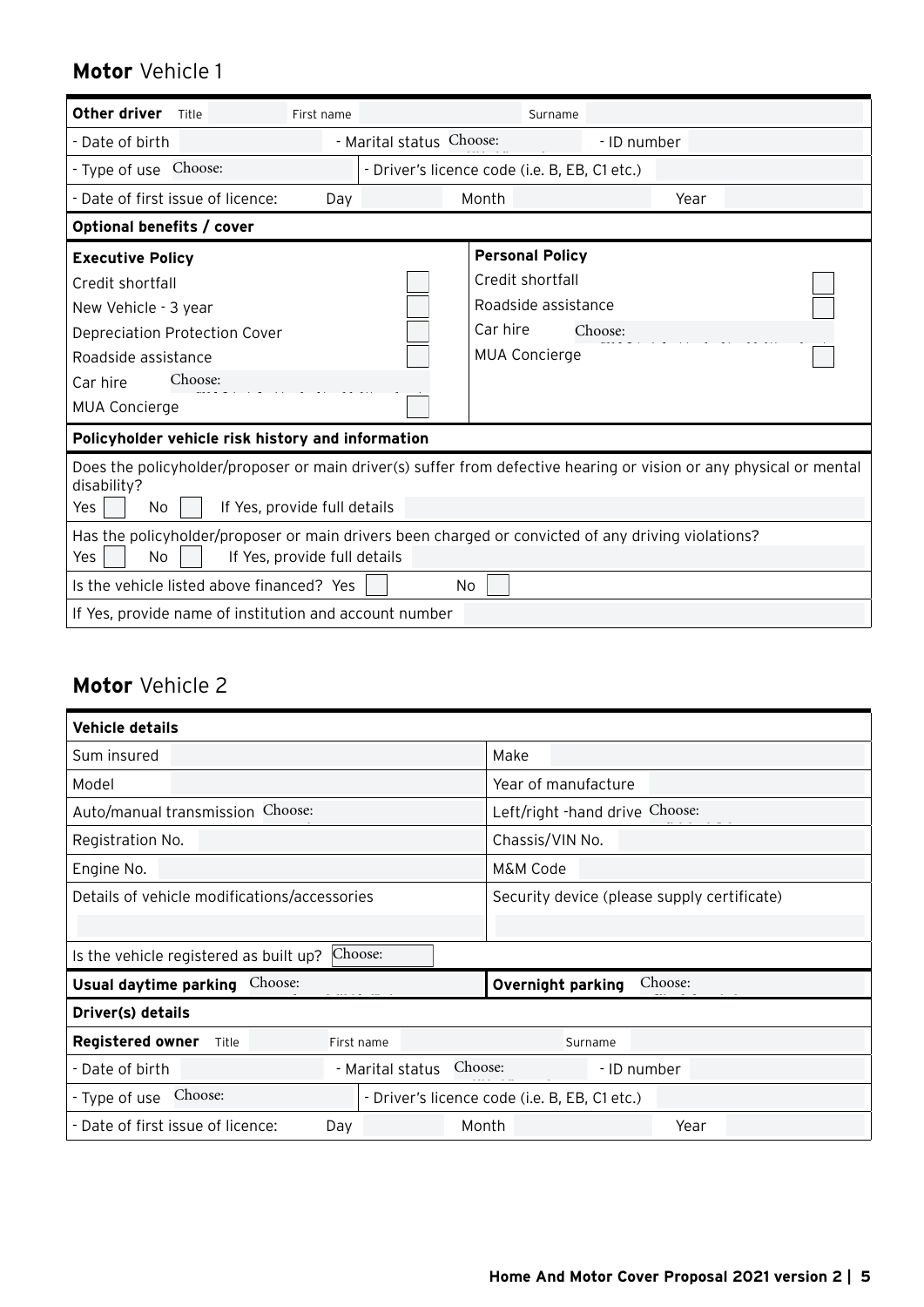# **Motor** Vehicle 2

| <b>Main driver</b><br>Title                                                                                                                     | First name |                          |                                               | Surname |             |      |  |
|-------------------------------------------------------------------------------------------------------------------------------------------------|------------|--------------------------|-----------------------------------------------|---------|-------------|------|--|
| - Date of birth                                                                                                                                 |            | - Marital status Choose: |                                               |         | - ID number |      |  |
| Choose:<br>- Type of use                                                                                                                        |            |                          | - Driver's licence code (i.e. B, EB, C1 etc.) |         |             |      |  |
| - Date of first issue of licence:                                                                                                               | Day        |                          | Month                                         |         |             | Year |  |
| - Vehicle night address and code                                                                                                                |            |                          |                                               |         |             |      |  |
| Other driver<br>Title                                                                                                                           | First name |                          |                                               | Surname |             |      |  |
| - Date of birth                                                                                                                                 |            | - Marital status Choose: |                                               |         | - ID number |      |  |
| - Type of use Choose:                                                                                                                           |            |                          | - Driver's licence code (i.e. B, EB, C1 etc.) |         |             |      |  |
| Date of first issue of licence:                                                                                                                 | Day        |                          | Month                                         |         |             | Year |  |
| Optional benefits / cover                                                                                                                       |            |                          |                                               |         |             |      |  |
| <b>Executive Policy</b>                                                                                                                         |            |                          | <b>Personal Policy</b>                        |         |             |      |  |
| Credit shortfall                                                                                                                                |            |                          | Credit shortfall                              |         |             |      |  |
| New Vehicle - 3 year                                                                                                                            |            | Roadside assistance      |                                               |         |             |      |  |
| Depreciation Protection Cover                                                                                                                   |            |                          | Car hire                                      |         | Choose:     |      |  |
| Roadside assistance                                                                                                                             |            |                          | <b>MUA Concierge</b>                          |         |             |      |  |
| Choose:<br>Car hire                                                                                                                             |            |                          |                                               |         |             |      |  |
| <b>MUA Concierge</b>                                                                                                                            |            |                          |                                               |         |             |      |  |
| Policyholder vehicle risk history and information                                                                                               |            |                          |                                               |         |             |      |  |
| Does the policyholder/proposer or main driver(s) suffer from defective hearing or vision or any physical or mental                              |            |                          |                                               |         |             |      |  |
| disability?                                                                                                                                     |            |                          |                                               |         |             |      |  |
| Yes<br>No<br>If Yes, provide full details                                                                                                       |            |                          |                                               |         |             |      |  |
| Has the policyholder/proposer or main drivers been charged or convicted of any driving violations?<br>Yes<br>If Yes, provide full details<br>No |            |                          |                                               |         |             |      |  |
| Is the vehicle listed above financed? Yes                                                                                                       |            |                          | <b>No</b>                                     |         |             |      |  |
| If Yes, provide name of institution and account number                                                                                          |            |                          |                                               |         |             |      |  |

# **Watercraft**

| <b>Details of skipper</b>  |                           |  |  |  |
|----------------------------|---------------------------|--|--|--|
| Surname                    | Initials                  |  |  |  |
| <b>ID/Passport</b>         | Date of Birth             |  |  |  |
| Years with Skipper licence | Years owning a Watercraft |  |  |  |

# **Details of watercraft**

| Type of Watercraft Choose:                             |  |  |  |  |
|--------------------------------------------------------|--|--|--|--|
| Where is the Watercraft kept when not in use? Choose:  |  |  |  |  |
| Address of place where Watercraft kept when not in use |  |  |  |  |
|                                                        |  |  |  |  |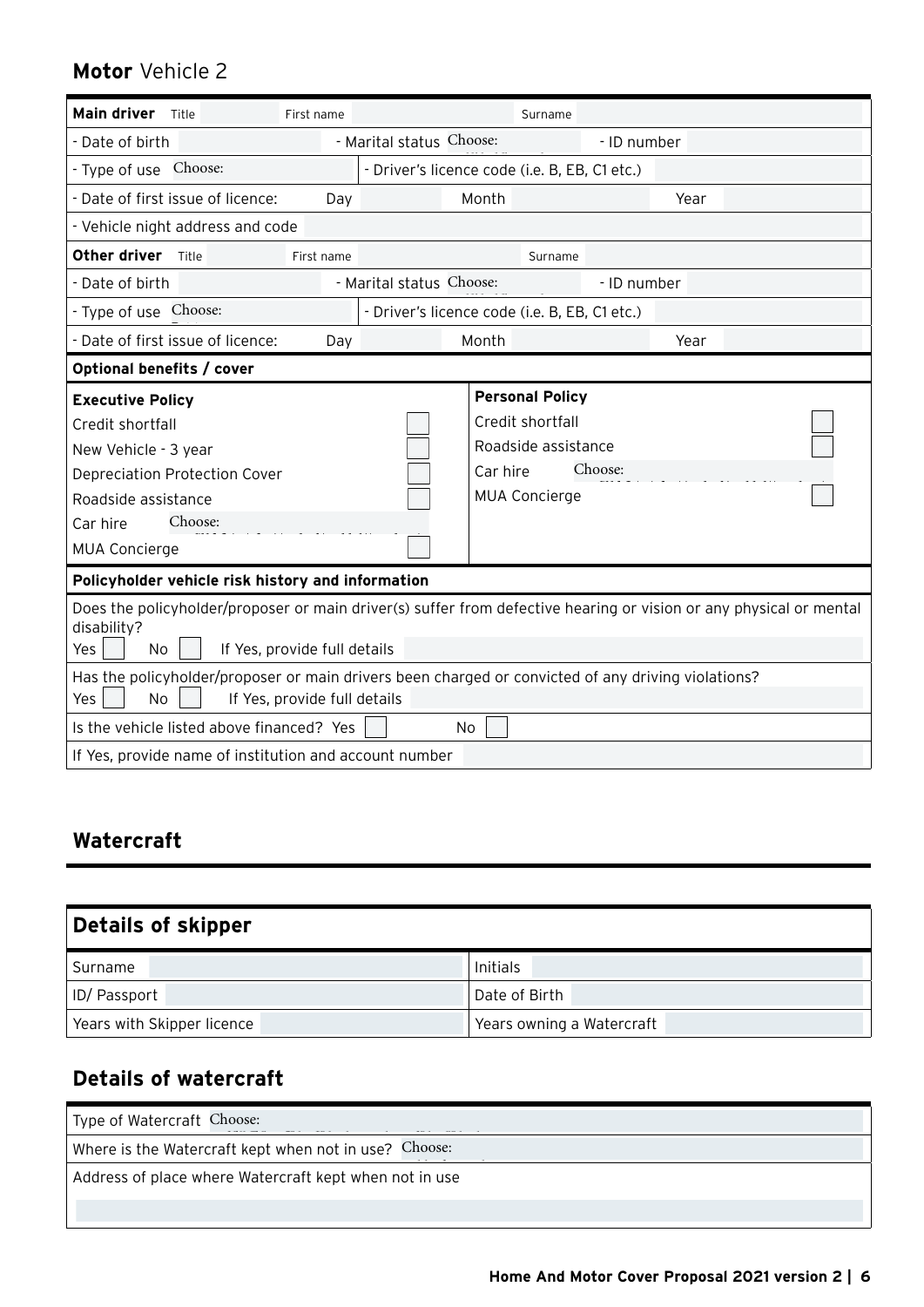## **Details of watercraft**

| <b>Hull details</b>                                                             | Year                              |         |             | Make/model |  | Material of hull |      |
|---------------------------------------------------------------------------------|-----------------------------------|---------|-------------|------------|--|------------------|------|
| Value of Hull                                                                   | Overall length (maximum 8 meters) |         |             |            |  |                  |      |
| <b>Engine &amp; Motors</b>                                                      |                                   | Inboard |             | Outboard   |  | Single           | Twin |
| Year                                                                            |                                   |         | Make/ model |            |  | Serial number    |      |
| Horsepower of each<br>Total value of engine/motor(s)                            |                                   |         |             |            |  |                  |      |
| Accessories normally sold with the Watercraft                                   |                                   |         |             |            |  |                  |      |
| Description                                                                     |                                   |         |             |            |  |                  |      |
| Value of accessories                                                            |                                   |         |             |            |  |                  |      |
| Total value of Watercraft to be insured (Hull, engine/motor(s) and accessories) |                                   |         |             |            |  |                  |      |
| Is the watercraft financed?                                                     |                                   |         |             |            |  |                  |      |

### **Details of trailer**

| <b>Details of trailer</b>                                                                                  |                |  |  |  |
|------------------------------------------------------------------------------------------------------------|----------------|--|--|--|
| Trailers to be insured separately under the Trailers section of the policy. Details to be completed below. |                |  |  |  |
|                                                                                                            |                |  |  |  |
| Year                                                                                                       | Make/model     |  |  |  |
| Registration number                                                                                        | Chassis number |  |  |  |
| Value of trailer                                                                                           |                |  |  |  |
| Where is the Trailer kept when not in use? Choose:                                                         |                |  |  |  |

### **General**

Watercraft must be registered and licenced in the Republic of South Africa.

# **Debit order authorisation (MONTHLY POLICIES ONLY)**

| Kindly complete the following debit order authorisation<br>(Note Debits cannot be raised through FNB Savings Accounts, Master Card Holders or account numbers exceeding 13 digits) |                     |  |  |  |
|------------------------------------------------------------------------------------------------------------------------------------------------------------------------------------|---------------------|--|--|--|
| I hereby authorise Auto & General Insurance Company Limited to debit my bank account at                                                                                            |                     |  |  |  |
| <b>Bank</b>                                                                                                                                                                        | <b>Branch</b>       |  |  |  |
| <b>Branch code</b>                                                                                                                                                                 | <b>Account type</b> |  |  |  |
| <b>Account number</b>                                                                                                                                                              |                     |  |  |  |
| Name of account holder                                                                                                                                                             |                     |  |  |  |
| ID / Co. Reg. / Trust no.                                                                                                                                                          |                     |  |  |  |
| Date to be collected Choose:                                                                                                                                                       |                     |  |  |  |
| Signature of Account Holder<br>Who warrants authority to bind proposer/insured.                                                                                                    |                     |  |  |  |
| Date                                                                                                                                                                               |                     |  |  |  |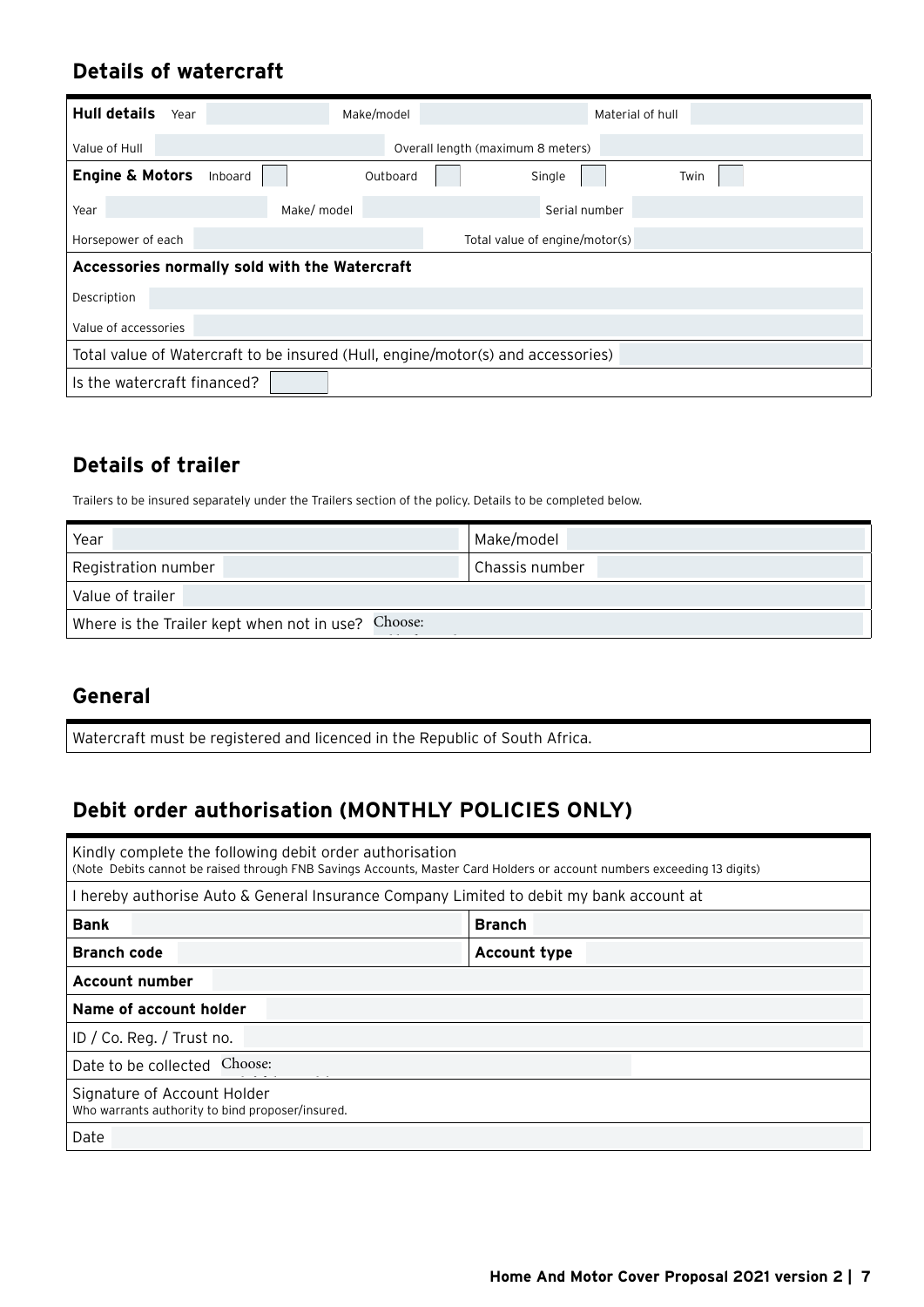### **Claims history**

| Home (please provide details of any losses in the last 5 years)                                                                                                                                                   |                                                                                                                   |              |                |  |  |
|-------------------------------------------------------------------------------------------------------------------------------------------------------------------------------------------------------------------|-------------------------------------------------------------------------------------------------------------------|--------------|----------------|--|--|
| Date of event                                                                                                                                                                                                     | Description of event                                                                                              |              | Amount claimed |  |  |
|                                                                                                                                                                                                                   |                                                                                                                   |              |                |  |  |
|                                                                                                                                                                                                                   |                                                                                                                   |              |                |  |  |
|                                                                                                                                                                                                                   |                                                                                                                   |              |                |  |  |
|                                                                                                                                                                                                                   |                                                                                                                   |              |                |  |  |
| Motor (please provide details of any losses in the last 5 years)                                                                                                                                                  |                                                                                                                   |              |                |  |  |
| Date of event                                                                                                                                                                                                     | Description of event                                                                                              |              | Amount claimed |  |  |
|                                                                                                                                                                                                                   |                                                                                                                   |              |                |  |  |
|                                                                                                                                                                                                                   |                                                                                                                   |              |                |  |  |
|                                                                                                                                                                                                                   |                                                                                                                   |              |                |  |  |
|                                                                                                                                                                                                                   |                                                                                                                   |              |                |  |  |
|                                                                                                                                                                                                                   | Has any insurer ever refused, cancelled or declined to renew any policy held by you or any individual who will be |              |                |  |  |
| covered by this policy? Yes                                                                                                                                                                                       | No                                                                                                                |              |                |  |  |
| If Yes, provide full details                                                                                                                                                                                      |                                                                                                                   |              |                |  |  |
| Has the policyholder/proposer/any individual who will be covered by this policy been involved in a criminal/civil<br>offence or ever had civil/criminal judgement taken against him/her?<br>Yes<br>N <sub>o</sub> |                                                                                                                   |              |                |  |  |
| If Yes, provide full details                                                                                                                                                                                      |                                                                                                                   |              |                |  |  |
| <b>Current insurers</b>                                                                                                                                                                                           |                                                                                                                   | Renewal date |                |  |  |
| <b>Current CFG</b>                                                                                                                                                                                                |                                                                                                                   |              |                |  |  |

### **Warranty and information sharing**

I hereby warrant that the above information, facts and statements given by me are true and complete and contain all relevant information known to me which affects the assessment of the risk to be insured and that this and any other statement made by me or on my behalf for the purpose of the proposed insurance shall be the basis of the contract between Auto & General Insurance Company Limited, as represented by MUA, and myself. I agree to accept the insurance on the terms, conditions and requirements stated in the policy.

### **Information Sharing Declaration**

It is necessary for insurance companies to share information in order to underwrite (assess and price the risks) policies fairly and lower the number of fraudulent claims.

In view of the above, I/we (and any person representing me) declare by the submission and/or signing of this document to

- accept that it is in the public interest for insurers to share insurance information (including credit information);
- consent to my policy, claims or credit information being verified or shared with third parties in the ordinary course of business;
- accept that any information provided to the insurer may be stored in a shared database and used by other insurance companies as explained above. This includes information regarding the renewal or continuation of your policy or any claim that you may submit;
- consent to such information being given to any other insurance company and/or reinsurance company or its agent should there be a legitimate business reason for doing so; and
- accept that this information may be checked against other legal sources or databases.